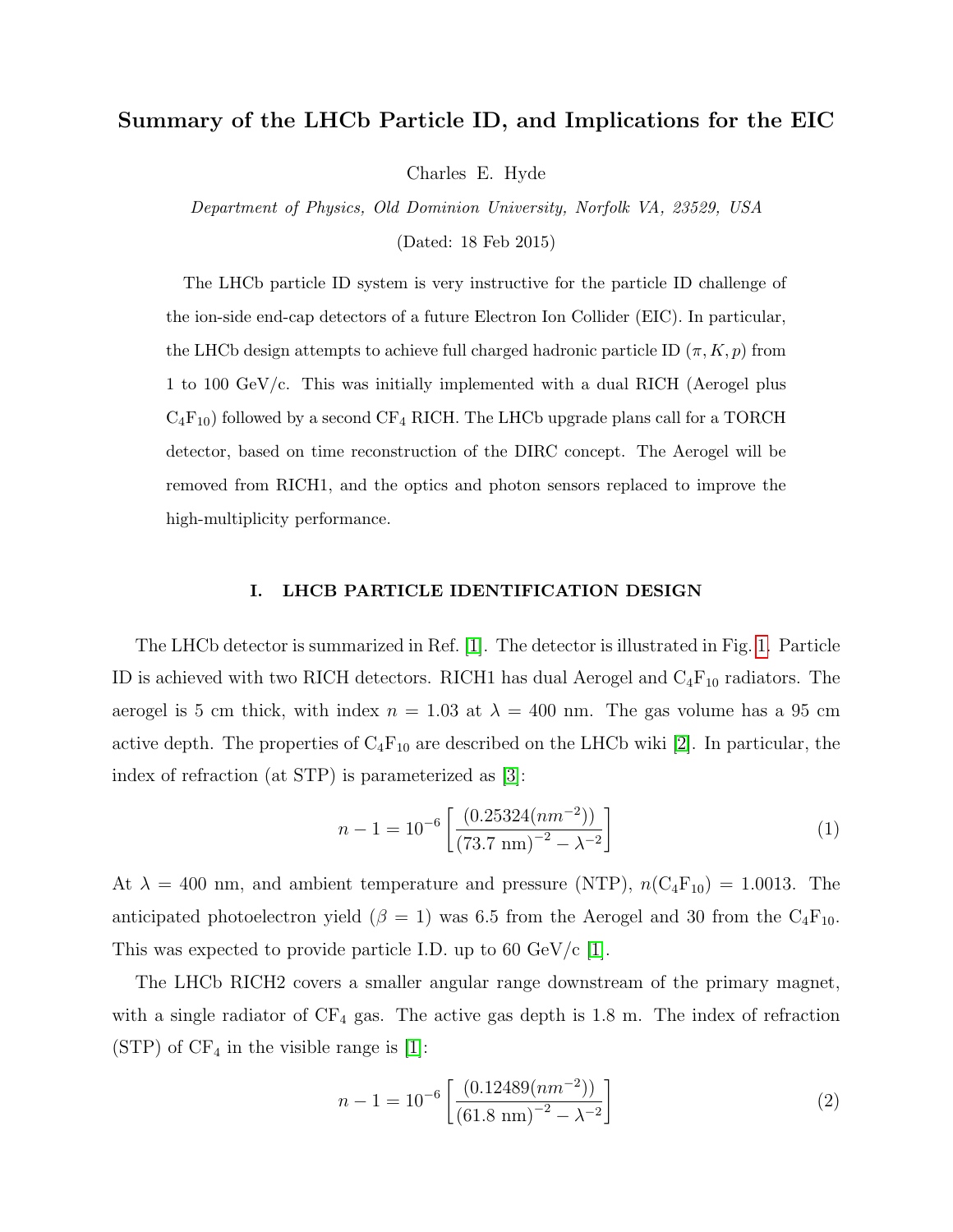

<span id="page-1-0"></span>Figure 1. The LHCb Detector, highlighting the two RICH detectors (Fig. 1 from [\[5\]](#page-5-3)).

Almost identical parameters are found in the far UV range [\[4\]](#page-5-4). At NTP and  $\lambda = 400$  nm,  $T_{\text{eff}}$  (CF) = 1.00044. The extincted aboted  $n(\text{or } 4)$  – 1,000 H. The and approach photoen was expected to provide particle I.D. up to 100  $\text{GeV/c}$ . on viold wee 22 from  $\overline{DICH}$ ? This detector  $n(\text{CF}_4) = 1.00044$ . The anticipated photoelectron yield was 22 from RICH2. This detector

### the RICH reconstruction, particle identification and detector performance, followed in Sect. 5 by the conclusions. II. PERFORMANCE

The LHCb RICH performation reconstruction achieved in the gas is 1.62 mrad in RICH1 and 0.68 mrad in RICH2. Fig. [2](#page-2-0) *illustrates the n*  $\mathbf{r}$  and  $\mathbf{r}$  requirements for charged hadron independent in  $\mathbf{r}$ summarized in Fig. [3.](#page-3-0) of the production state of the heavy-flavoured particles  $\mathcal{L}$ The LHCb RICH performance, as of 2013, is summarized in [\[5\]](#page-5-3). The Cerenkov angle flavoured particles are predominantly produced in pairs. One illustrates the particle ID separation achieved in the  $C_4F_{10}$ . The overall PID performance is

#### multipody final states. At  $\overline{\text{h}}$  $\mathbf{H}^{\mathbf{C}}$  and a mean of momentum distribution, with a mean of  $\mathbf{H}^{\mathbf{C}}$ about 10 GeV/*c*. Particle identification down to a few GeV/*c* III. LHCB UPGRADE

The LHCb Collaboration plans a major upgrade of the detector for the 2018–2019 Long  $\text{Shutdown}$  (LS2) of the LHC  $[6]$  The main be able to select the charged hadrons of interest in order to digitization and read-out at the 40 MHz LHC bunch crossing frequency. For PID, the  $\frac{1}{\sqrt{1-\frac{1}{\sqrt{1-\frac{1}{\sqrt{1-\frac{1}{\sqrt{1-\frac{1}{\sqrt{1-\frac{1}{\sqrt{1-\frac{1}{\sqrt{1-\frac{1}{\sqrt{1-\frac{1}{\sqrt{1-\frac{1}{\sqrt{1-\frac{1}{\sqrt{1-\frac{1}{\sqrt{1-\frac{1}{\sqrt{1-\frac{1}{\sqrt{1-\frac{1}{\sqrt{1-\frac{1}{\sqrt{1-\frac{1}{\sqrt{1-\frac{1}{\sqrt{1-\frac{1}{\sqrt{1-\frac{1}{\sqrt{1-\frac{1}{\sqrt{1-\frac{1}{\sqrt{1-\frac{1}{\sqrt{1-\frac{1}{\sqrt{1-\frac{1$ Shutdown (LS2) of the LHC [\[6\]](#page-5-5). The main purpose of the upgrade is to enable primary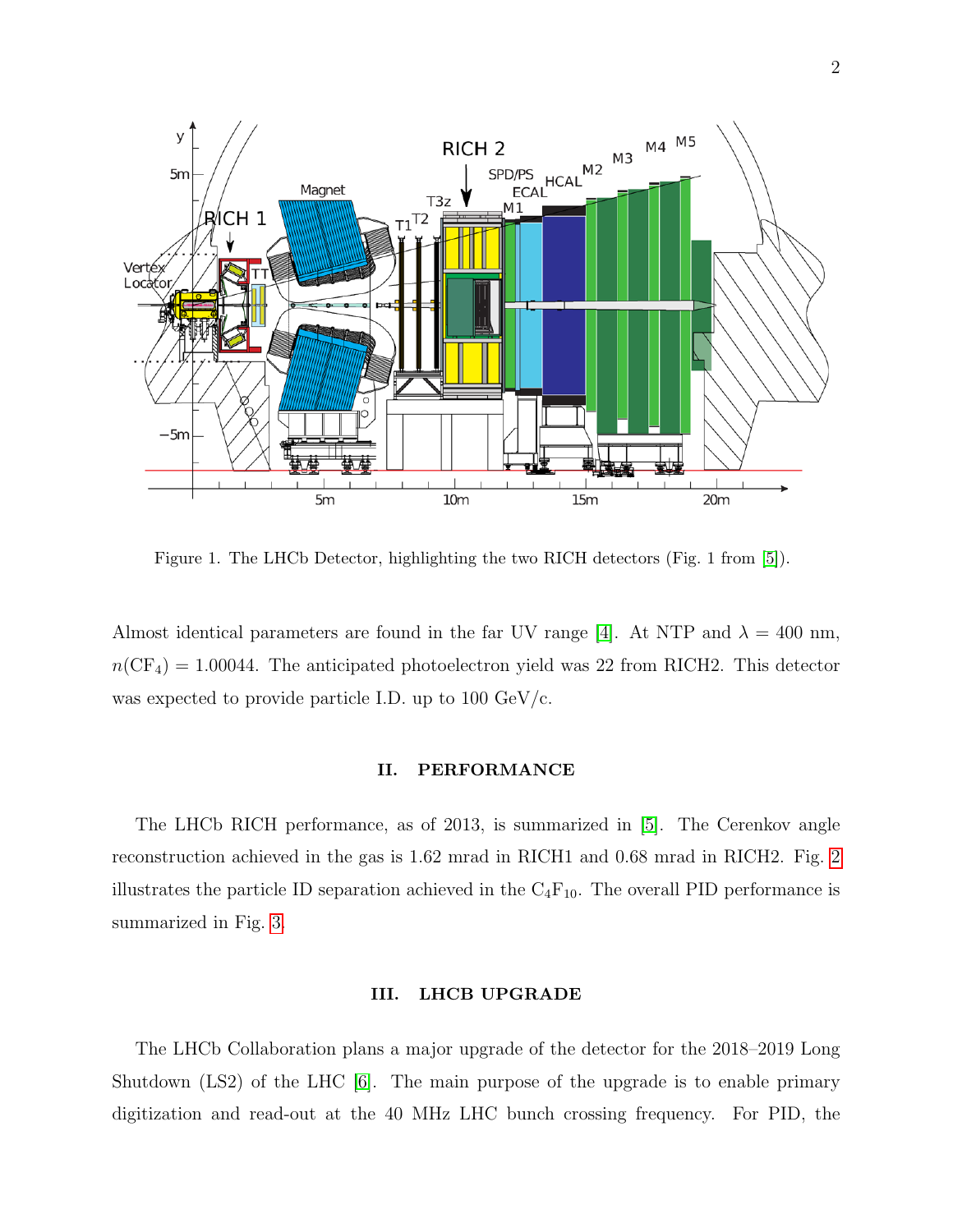

<span id="page-2-0"></span>Figure 2. Reconstructed Cherenkov angle as a function of track momentum in the  $C_4F_{10}$  radiator both p*/π* and p*/*K separation are equally vital for a large (Fig 14 from [\[5\]](#page-5-3)).

aerogel will be removed from RICH1. The RICH1 mirrors will be replaced with longer focal length mirrors, and the photosensors will be replaced and repositioned. The photosensors must be replaced because the Front End Electronics (FEE) is inside the vacuum enclosure of the Hybrid Photomultiplier Detectors (HPD) from Photonis. These upgrades to RICH1 will improve data throughput and decrease pixel pile-up from the very high multiplicity (both true and random coincidence) of the events. To replace the aerogel, and improve the PID below 10 GeV/c (the kaon threshold of  $C_4F_{10}$ ), a new Time Of internally Reflected CHerenkov Light (TORCH) detector will be installed behind RICH2 [\[7\]](#page-5-6). The TORCH design goal is to achieve 15 ps TOF track resolution of the 12 m flight path. The design requires focussing DIRC optics to measure individual photo-electron timing to 70 ps rms per photo-electron, with a yield of 30 photo-electrons per track.

### IV. IMPLICATIONS FOR EIC PARTICLE ID

The LHCb particle ID design and performance is a good match to the requirements of the Ion-side End-Cap detectors. The EIC will probably not have as high an event multiplicity as the LHC, which is a simplification. On the other hand, whereas LHCb dedicates  $\Delta z \sim 3$ m to PID detectors, EIC designs can probably only allocate 1.5–2 m of longitudinal space.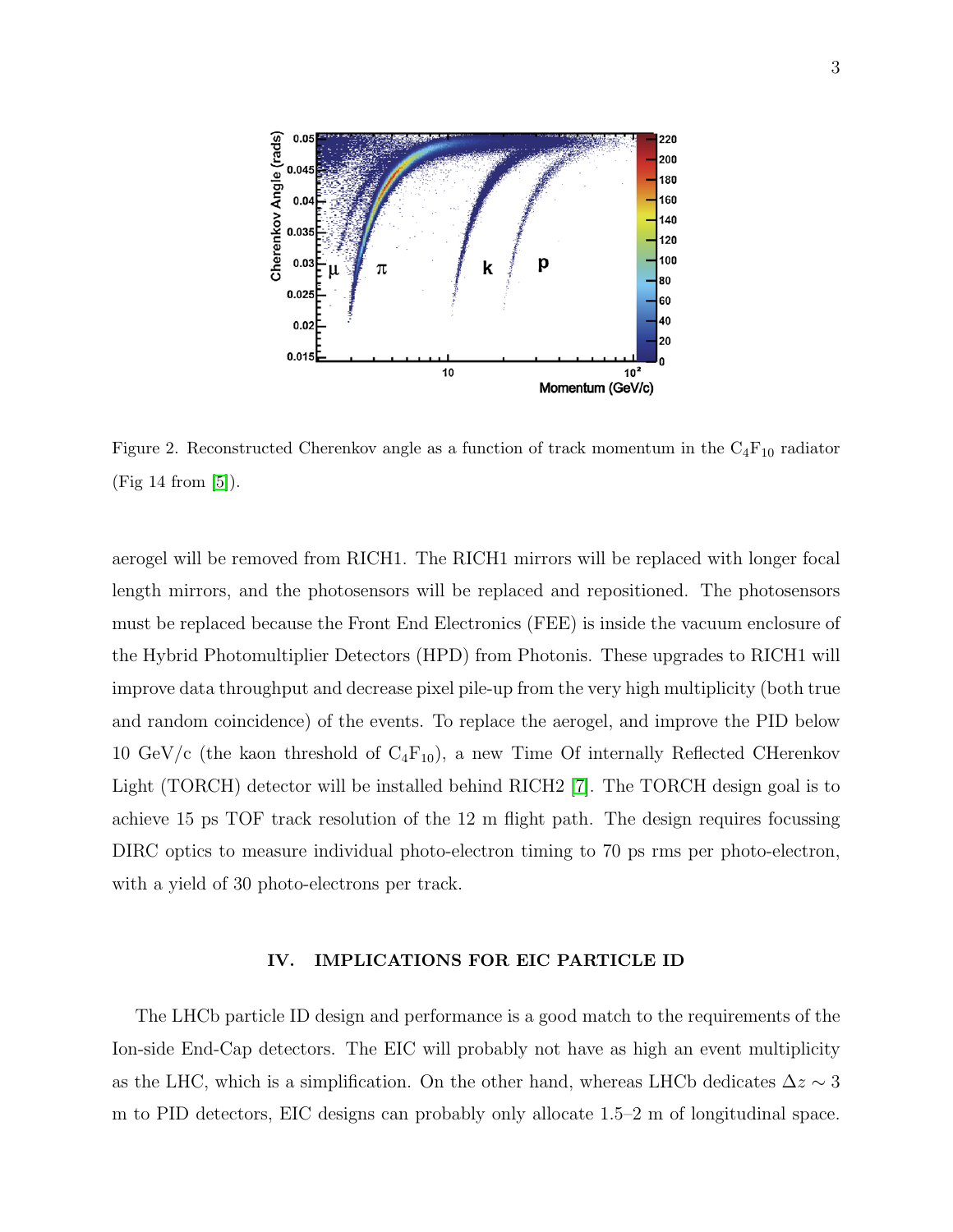

**Fig. 17** Kaon identification efficiency and pion misidentification rate measured on data as a function of track momentum. Two different  $\Delta \log \mathcal{L}(K - \pi)$  requirements have been imposed on the samples, resulting in the open and filled marker distributions, respectively



**Fig. 19** Proton identification efficiency and pion misidentification rate measured on data as a function of track momentum. Two different  $\Delta \log \mathcal{L}(p - \pi)$  requirements have been imposed on the samples, resulting in the open and filled marker distributions, respectively





measured using simulated events as a function of track momentum. Two different  $\Delta \log \mathcal{L}(K - \pi)$  requirements have been imposed on the samples, resulting in the open and filled marker distributions, respectively

**Fig. 20** Proton identification efficiency and kaon misidentification rate measured on data as a function of track momentum. Two different  $\Delta \log \mathcal{L}(p - K)$  requirements have been imposed on the samples, resulting in the open and filled marker distributions, respectively

<span id="page-3-0"></span>Figure 3. Overall Run-1 LHCb particle-ID performance (Figs. 17-20 from [\[5\]](#page-5-3)). The  $p/K$  separation/misidentification is excellent over the range 20–100 GeV/c. For  $\pi/K$ , depending upon the LogLikelihood (LL) cut imposed, either:  $\pi \to K$  misidentification can be kept below 5% at the price of a kaon ID efficiency of only 20% at 100 GeV/c (Fig. 17 solid markers); or kaon ID efficientcy can be maintained at  $\geq 80\%$  over the entire momentum range at the price of the  $\pi \to K$ misidentification rising to  $30\%$  at 100 GeV/c.

Similarly, a TOF detector can be at most  $\sim$  5 m from the EIC IP, in contrast to the 12 m for the proposed LHCb TORCH detector.

**Fig. 21** Pion misidentification fraction versus kaon identification efficiency as measured in 7 TeV LHCb collisions: (**a**) as a function of track umes is an attractive option. Based on photon statistics, the length of the two radiators A dual RICH detector with a transparent membrane separating  $C_4F_{10}$  and  $CF_4$  gas volshould be in a 1:2 ratio, respectively. The HPD have a quantum efficiency  $\geq 20\%$  for  $\lambda = 240 - 400$  nm. To compensate for the shorter radiator depth at the EIC, it may be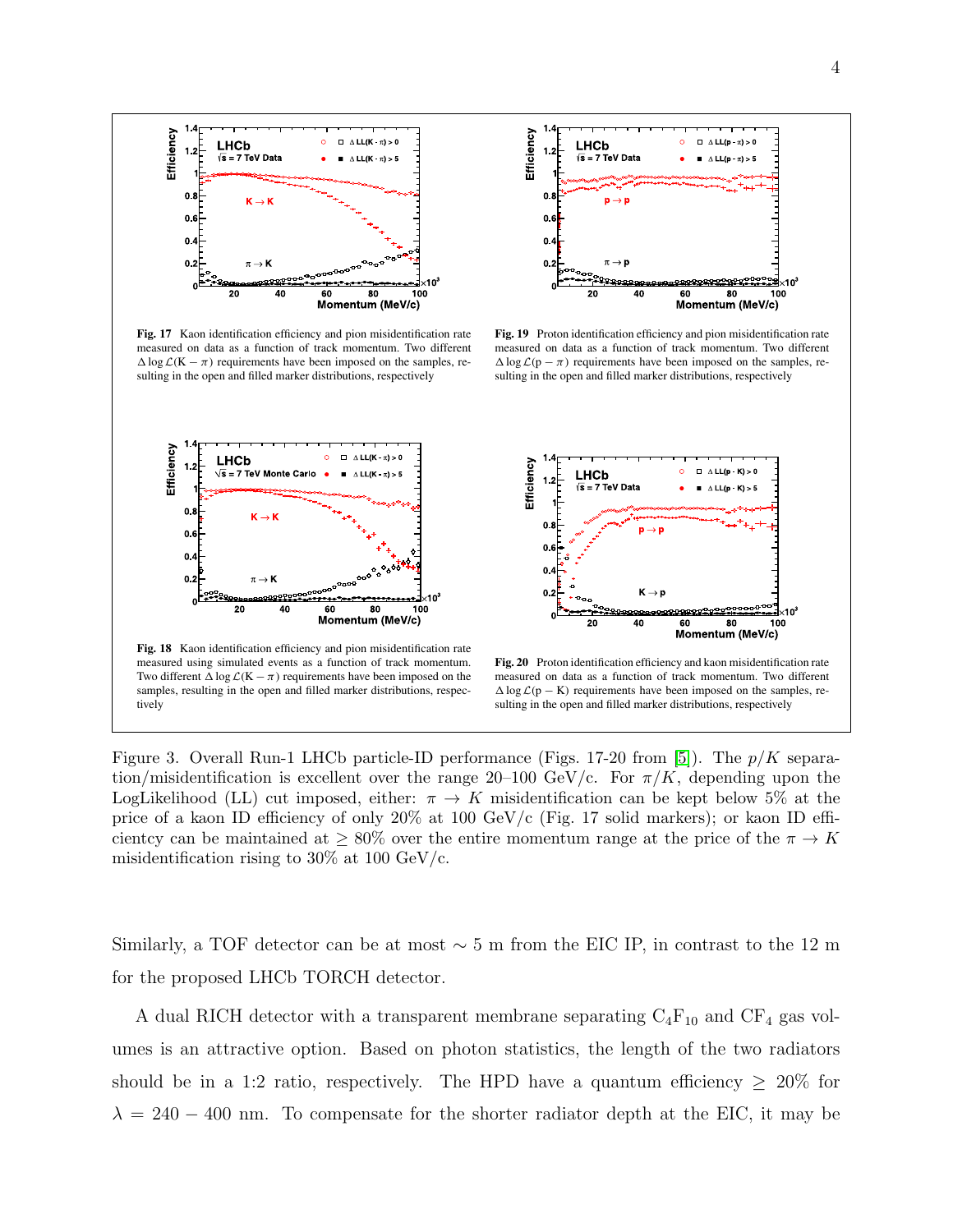possible to use photo-sensors with a higher quantum efficiency. For example, Hamamatsu is listing a new S12571 series of Multi Pixel Photon Counters (MPPC) with 35% photon detection probability (including fill factor) at 450 nm (and  $\geq 20\%$  from 350 to 650 nm). A triple RICH, with an aerogel radiator is also an option, as the main difficulty for the LHCb aerogel was the very high multiplicity, which made it difficult to identify rings of  $\leq 6$ photo-electrons from the aerogel [\[5,](#page-5-3) [6\]](#page-5-5). A concept for a gas RICH detector in the MEIC full acceptance detector is illustrated in Fig. [4.](#page-4-0)



<span id="page-4-0"></span>Figure 4. Concept for EIC Ion-Side RICH optics. The grey bands represent the cryostat of the proposal dual solenoid. In the central region, DIRC, TOF, and EMCal detectors occupy the radial space from 1.0 to 1.5 m. Thus the photosensors for the RICH are positioned in the shadow of the central detectors. The blue arrow represents the downstream ion beam (50 mrad crossing angle). The IP is at  $r = z = 0$ . The mirror focal length is 1.6 m, with its center of curvature indicated by the dotted lines.

The Cherenkov angle from an aerogel with  $n = 1.03$  is  $\theta = \cos^{-1}(1/n) = 242$  mrad. Thus over the 1.6 m gas depth of the RICH counter in Fig. [4,](#page-4-0) the aerogel cone would expand to 39 cm radius, causing many photons to be lost on the sides of the detector. The RD11 collaboration is studying the use of fresnel lens to image the Cherenkov rings from aerogel. Their primary concept is to use very short focal length sheets to create a compact imaging detector. If Fresnel sheets can be obtained with a focal length of 80 cm (half the distance from the aerogel to the mirror in Fig. [4\)](#page-4-0), then the aerogel Cherenkov light can be contained